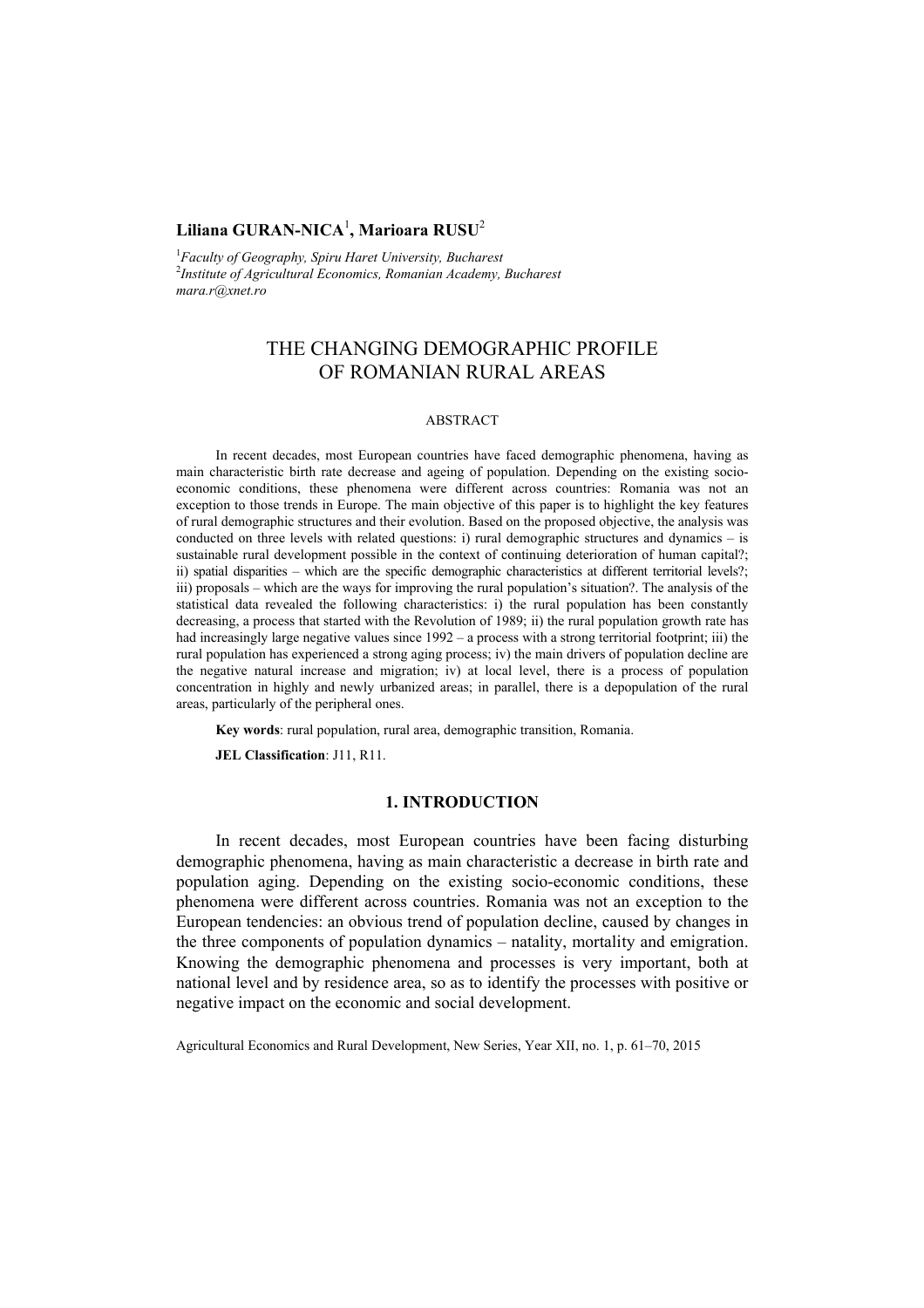#### **2. STATE OF KNOWLEDGE**

In order to analyze the changing demographic profile of the Romanian rural areas, the demographic transition theory formulated by Warren Thompson (1929) and Frank Notestein (1954) was taken into consideration (INSSE, 2012). The demographic transition is a process by which the populations move from a demographic pattern with high death rate and birth rate levels to a modern demographic pattern in which these two phenomena are declining. The demographic transition explains the evolution of the population depending on a number of social, economic, legal, educational, health, psychological and cultural factors.

The demographic transition is a topic of interest for our country, too. In Romania, the demographic transition has particular features, as each country has its own experience. According to Trebici, Romania entered the demographic transition later than the Western European countries, the difference being due to a delayed economic, social and political development as opposed to the Western European countries (Trebici, 1996). Thus, Trebici emphasizes the interrelationships between demographic variables ("demographic transition") and socio-economic variables ("growth", "development"). Even though not all the intimate aspects of the demographic process were identified, the specialists' reflections on the demographic transition became a theory of population trends evolution in unity with economic "development" (Trebici, 1991, p. 302).

Through the evolution of the main demographic indicators, after 1990, also including the segment of the rural population, Romania has got in line with the demographic trends in Western European countries described as the theory of the second demographic transition in literature (Crenshaw, Oakey and Christenson, 1999; Muresan, 2007, Caldwell, 2008). Thus, on one hand, the birth and fertility rates have significantly declined; on the other hand divorces, age at first marriage and age at first birth as well as the number of children born out of marriage have increased. The high economic and social costs of transition were intensely felt by the rural population (Sandu, 1999; Zamfir, 2004; Heller, 2000; Horvath, 2008).

#### **3. MATERIAL AND METHOD**

To reach the main objective of this work, which aimed to highlight the main rural demographic structures and trends, a documentary survey on the subject matter was carried out and the statistical data from the National Institute of Statistics were analyzed. The data was processed by Excel and the graphical presentation at local level was performed using ArcView software.

#### **4. RESULTS AND DISCUSSIONS**

The demographic characteristics of the Romanian rural areas can only be understood in the context of national demographic transition and socio-economic development.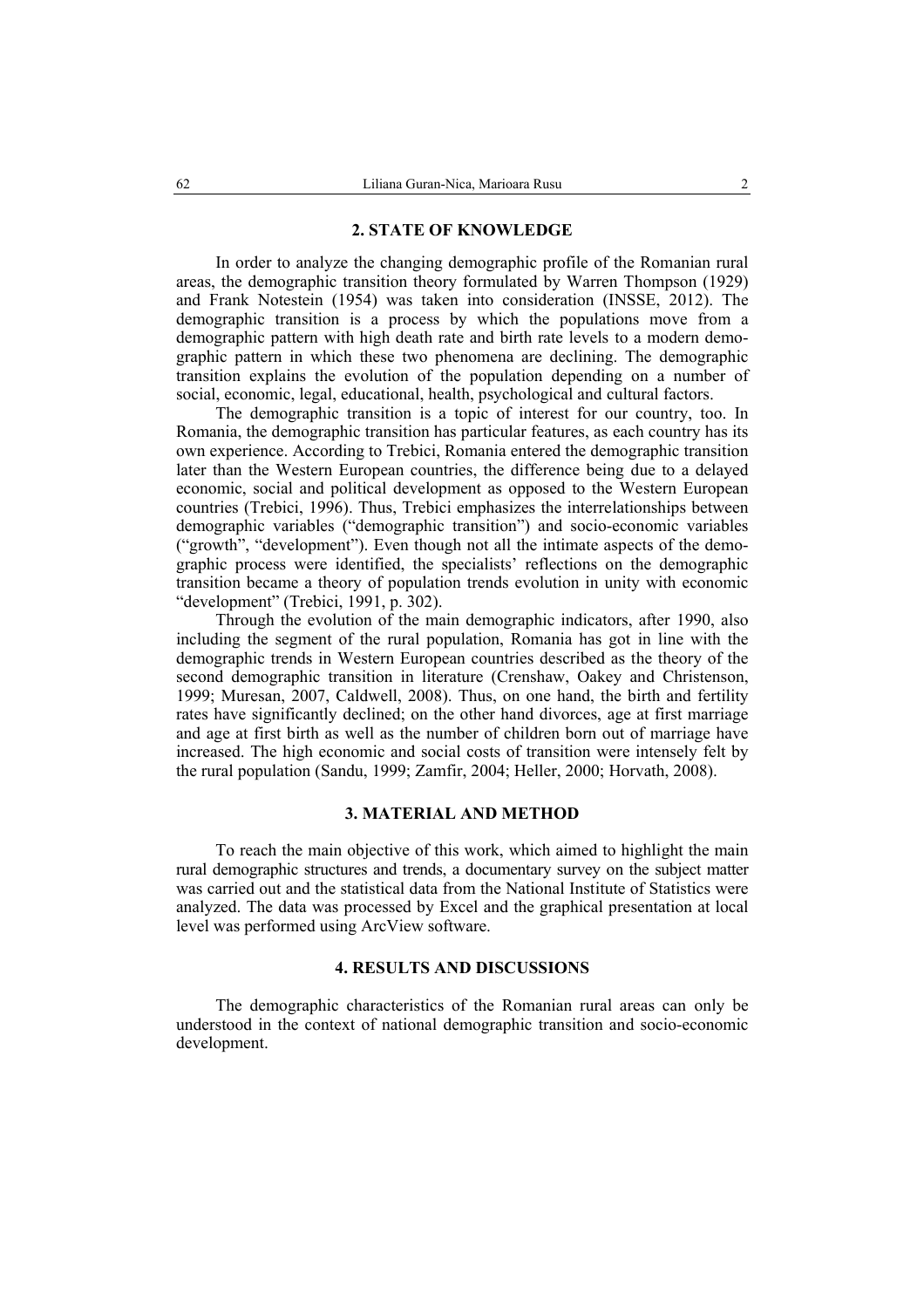#### 4.1. DYNAMICS OF RURAL POPULATION

According to the statistics from population censuses, it appears that there are two trends in the evolution of the Romanian population, namely: i) a first period with a corresponding increasing trend prevailing in the last century, which was composed of several stages whose tendencies were determined by important historical events; ii) a second period with constant downward trend that began immediately after the Revolution of 1989.

In the period 1912-1966, the overall population growth rate decreased from 12% to 9% (Figure 1). The causes behind this development were the high death rate during the two world wars, epidemics and drought in different times, declining birth rates and population migration abroad. Changing the political system after the World War II was the first step in changing the demographic policy in Romania. The Communist Party in power in that time intervened by a pronatalist law that caused over 12% increase in the growth rate of population in the period 1966-1977. Later on, however, although the pronatalist policy continued, the growth rate continuously exprerienced a sharp declined, down to 5.8% in 1992.



 *Source:* National Institute of Statistics, Romania.

Figure 1. The growth rate of the Romanian population in the last century century.

The second period, which followed the anti-communist Revolution of 1989, was characterized by a pronounced and continuing population decreasing trend. This trend was primarily influenced by the repealing of the law prohibiting abortions (in the early 1990s). Another important reason was the open borders, which allowed Romanians to migrate to Europe for work. Negative values of growth rate are evidence of this decrease (-5% in 1992-2002 and -7% in 2002- 2012).

In the year 2012, the rural population totaled 9.618 million people, accounting for 45% of total population (Table 1).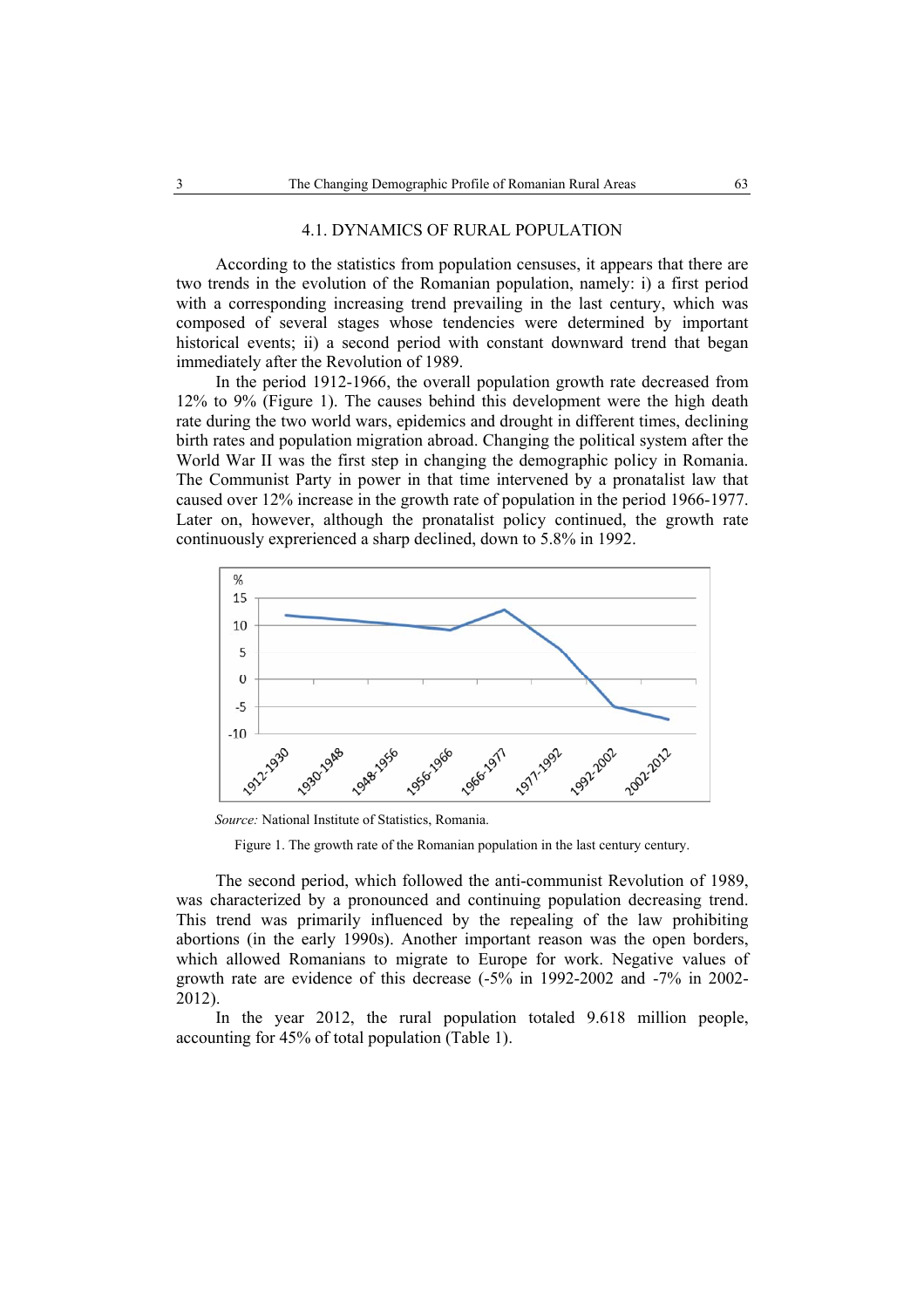|                                                  | 1966   | 1977   | 1992   | 2002   | 2012  |
|--------------------------------------------------|--------|--------|--------|--------|-------|
| Population (thou. persons)                       | 11,797 | 12,164 | 10,418 | 10.245 | 9,618 |
| Population dynamics $(1977 / 100 \%)$            |        | 100.0  | 85.6   | 84.2   | 79.1  |
| Rural population, % of total                     | 61.8   | 56.4   | 45.7   | 47.3   | 45.0  |
| Elderly rural population aged 60 and over $(\%)$ | 12.2   | 16.4   | 22.1   | 24.3   | 23.8  |

| Table 1                          |
|----------------------------------|
| Rural population characteristics |

*Source:* National Institute of Statistics, Romania.

The rural population decline began long before 1989 and coincided with a broad migratory flow from rural to urban areas as a result of promoting socialist industrialization policy. The intensity of this migratory flow decreased in the years following the communist regime change, being gradually replaced by external migration, which intensified after 2000.

The evolution of the rural population in Romania in the last two decades was characterized by a steady downward trend in the number of people (0.8 million inhabitants in the period 1992-2012) which was, however, lower than that of the urban population (1.5 million inhabitants). But there was a difference between the first and the second decade. While urban areas decreased steadily but slowly (-6.1% and -6.7%), the rural areas experienced a radical intensification of the process (-2.1% and -9.1%) during the economic crisis of recent years (Figure 2).



*Source:* National Institute of Statistics, Romania.

Figure 2. Population growth rate by residence area in the last two decades  $(\% )$ .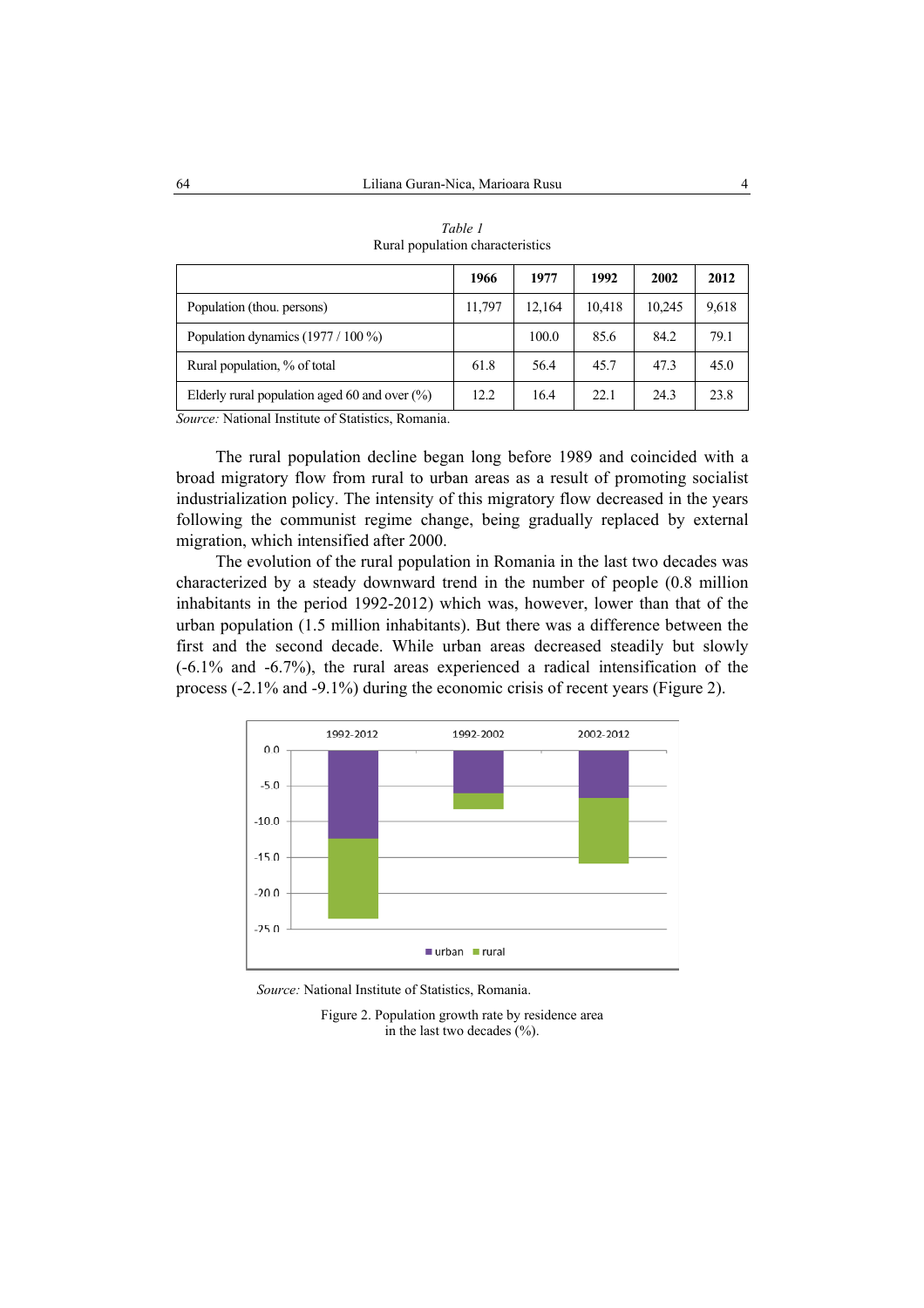After 1989, due to the significant political, legal and economic changes, the characteristics of the migratory flow in Romania changed. The internal migration flows have increased since 1990, much of the rural population migrating to urban areas due to the removal of restrictions on settling in big cities. Most inhabitants of the neighbouring rural settlements and those already living in these cities without domicile bought homes and "legally moved" into them. In the years after 1990, this migration flow diminished. Around the year 1996, when many industrial enterprises went bankrupt, leading to the emergence and increase of unemployment, the migration flows from urban to rural areas were intensified. Thus, many of the newly unemployed solved up their financial problems by returning to their rural households or to those belonging to their relatives. As it can be seen in Figure 3, migration from rural to urban areas decreased from 50% in 1991 to 20% in 2011, while migration in the opposite direction, from urban to rural areas, increased from 10% to 30 %, later on lingering around this value.

The migration was not the only thing that contributed to a sharp decline of the population. A key role was also played by the natural population change. The evolution of the decreasing birth rates and increasing death rates resulted in increasingly lower values of natural balance, even negative in the last two decades (Figure 4). The most affected in this process were the rural areas, which did not have positive values after 1991.



*Source:* Suditu (coord.), 2012.

Figure 3. Migration flows structure.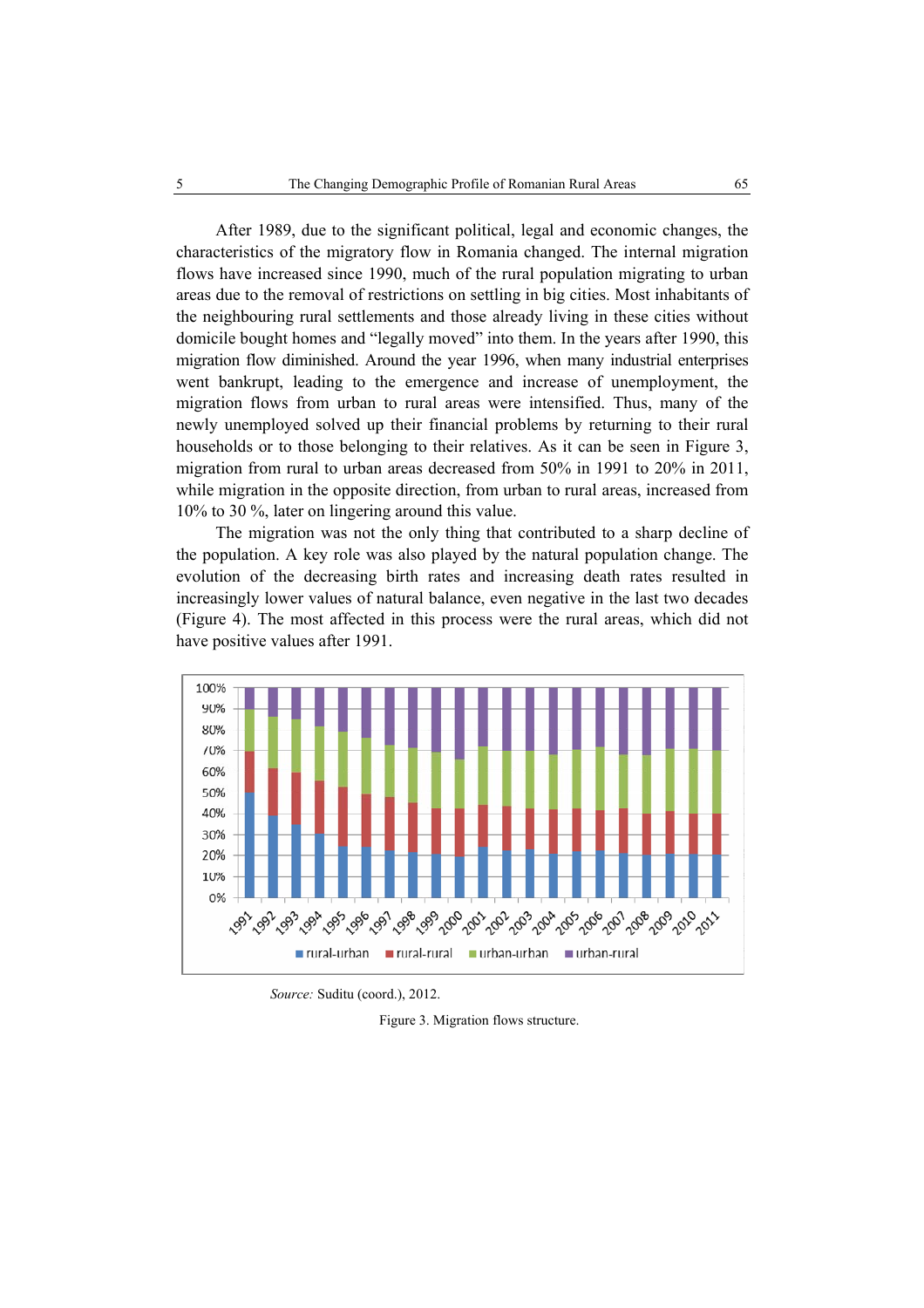

*Source*: National Institute of Statistics, Romania.

Figure 4. Evolution of natural increase rate.



*Source:* National Institute of Statistics, Romania. Figure 5. Age structure at national level.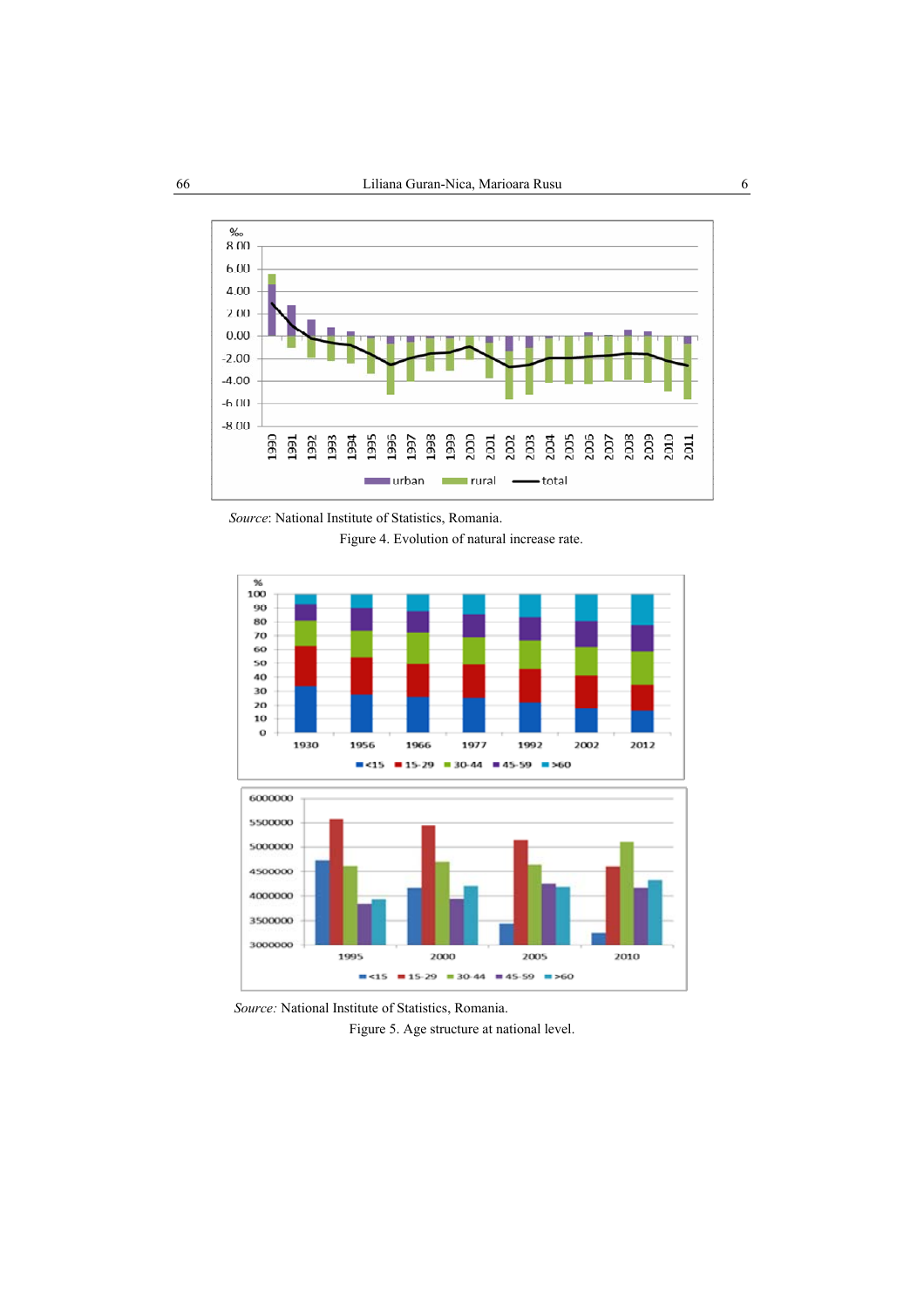The main result of this demographic behavior that characterized the Romanian population, especially the rural one, is its growing demographic aging. This trend turns from the analysis of the evolution of age groups shown in Figure 5. It can be noted that there was a sliding of age groups which worsened the demographic situation. From Table 1 it can be noticed that the rural population 60 years and over has a very high share (23.8%) in total population.

The rural population aging, gradually manifested since the second half of the twentieth century, became much stronger after 1992. In fact, this process of transition from a traditional pattern of population reproduction, characterized by high birth and death rates, to a modern pattern, with low birth rates and moderate death rates can be noticed at present. Thus, the age pyramid has a narrower base and a bolder top, because of the declining birth rate and increasing average lifespan (Figure 6).



*Source:* Nancu, Guran-Nica, Persu, 2010.

Figure 6. Age pyramid – rural population in 2010.

### 4.2. TERRITORIAL DEMOGRAPHIC PROFILE

Negative trends of Romanian rural population can be found in most municipalities. At local level, in terms of population growth rate, it has a diverse mosaic structure (Figure 7).

The growth rate of the population experiences large variations. Negative values are found in areas characterized by: i) low accessibility and low economic development level (the Danube Delta, the Apuseni Mountains, the Southern Carpathians, Banat Mountains, Mehedinti Plateau, etc.); deep ruralism (Western Romanian Plain and Moldova Plateau); iii) strong industrial decline (Petrosani Depression, etc.). Areas with a higher concentration of population are found in the peri-urban areas and territories with not so strong economic decline (e.g. Bucharest-Ploiesti-Brasov Corridor).

 There are strong spatial disparities of the rural population aging index (Figure 8). The territorial analysis highlights areas where the elderly population can exceed one third of the total population. Among them, the settlements from Somes Plateau, Apuseni Mountains, Mures Corridor, Mehedinti Mountains and Plateau,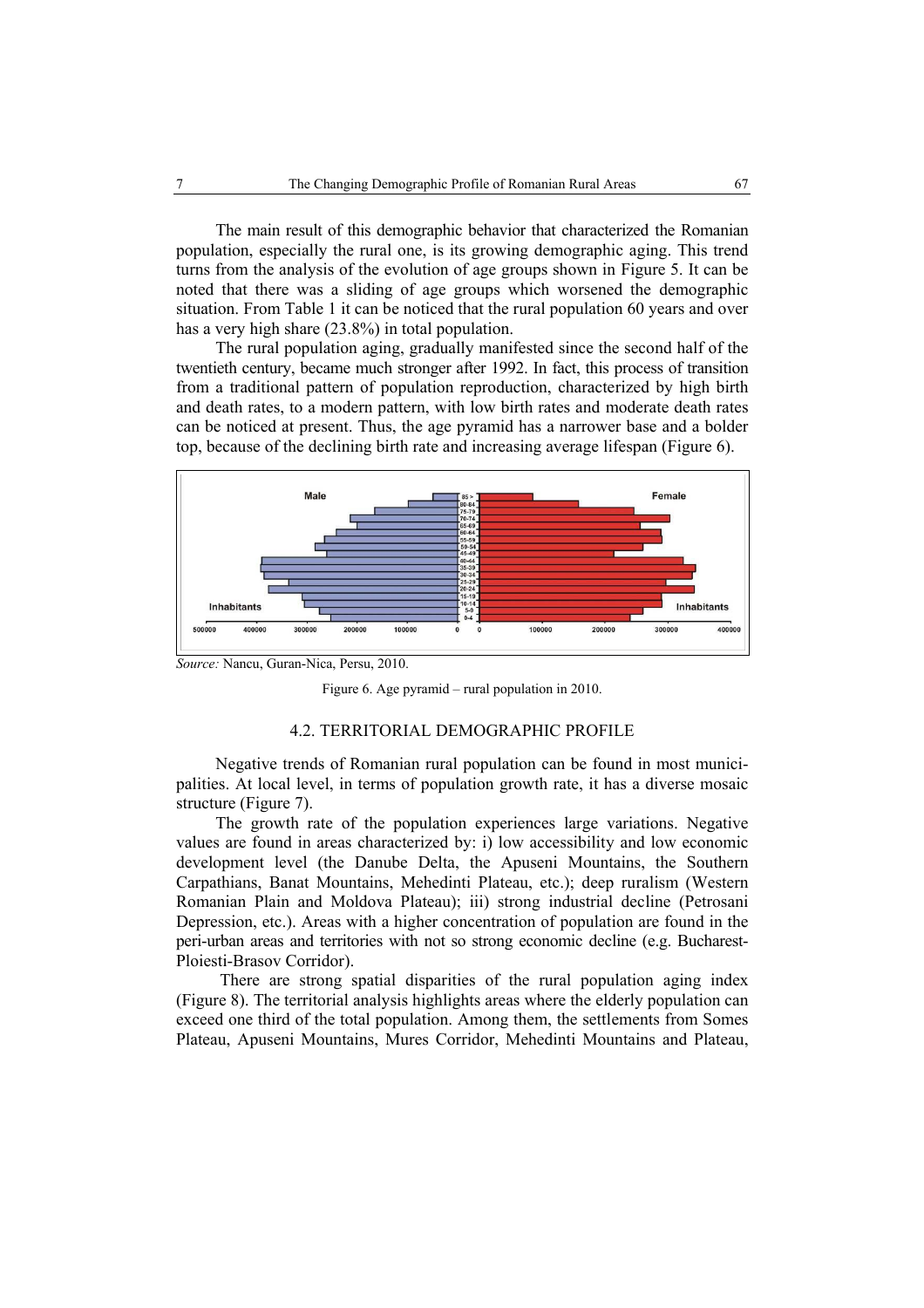Buzau Subcarpathians, Romanian Plain and Getici Subcarpathians stand out. In the areas from Dobrogea, the central and western part of the country, rural aging is less intense.



 *Source:* National Institute of Statistics, Romania.

Figure 7. Rural population growth rate (%) in the period 1990-2012.



 *Source:* National Institute of Statistics, Romania.

Figure 8. Ageing index – rural population in 2012.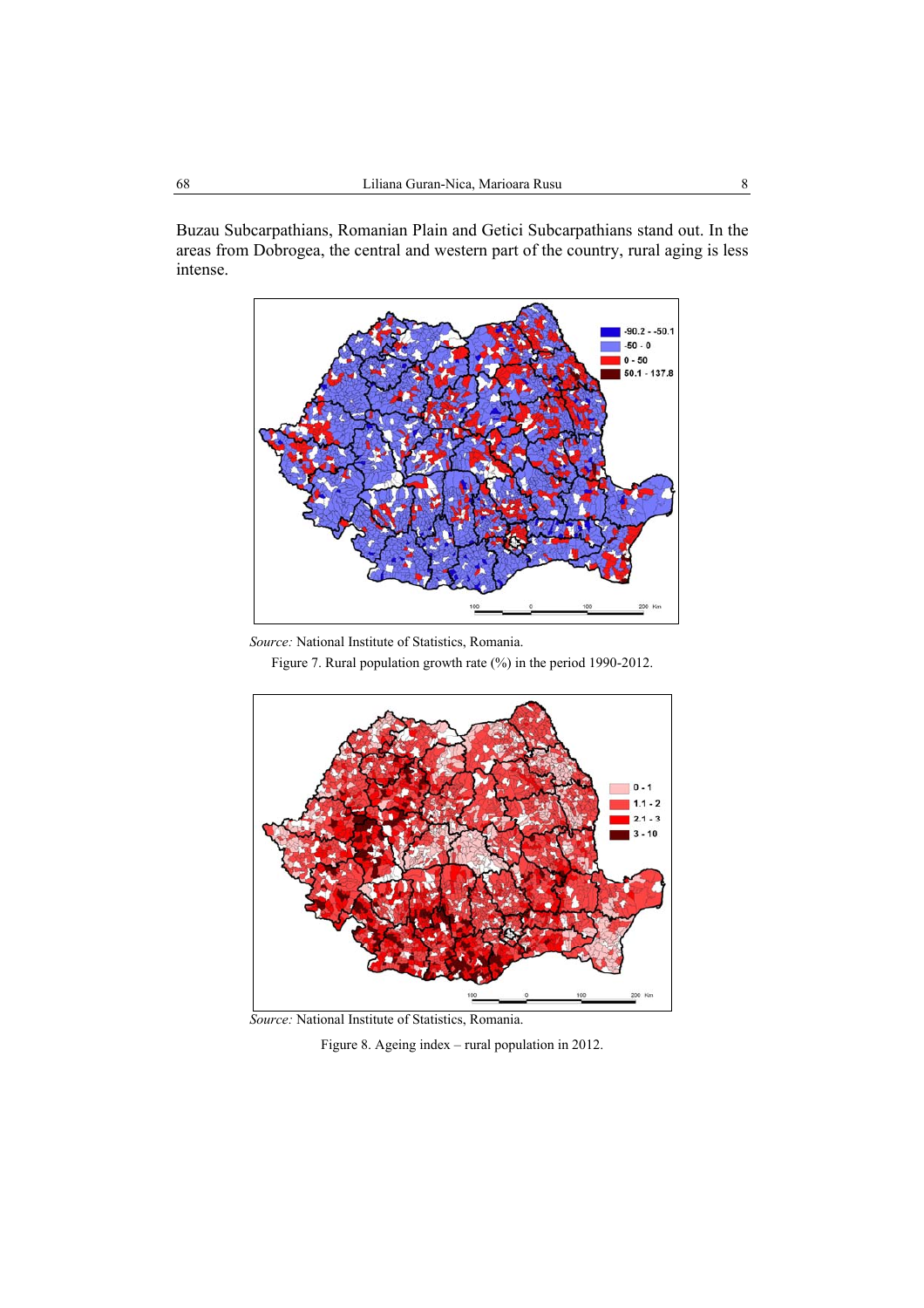**5. CONCLUSIONS** 

From the demographic point of view, the following rural population profile

can be noticed in the period after 1989: i) downward trend of the rural population, which is an obvious trend in all censuses conducted after 1989;

ii) downward trend from rural to urban migration flow;

iii) negative trend of the natural growth rate of the population since 1991;

iv) increasing trend of population aging index;

v) diminution of the population in most rural municipalities, through the internal and external migration flows;

vi) population concentration process in highly and newly urbanized areas together with the depopulation of the peripheral areas.

The trends signalled out in the paper conducted to direct economic and social implications. In this context, the main development priorities could be:

i) developing specific policies to reduce rural population decline and balance its distribution in the territory;

ii) adapting the rural services to population's needs, depending on its structure;

iii) development of policies to support people in need in the areas where population aging is a strong phenomenon;

iv) strengthening the network of small cities, with role in fixing the populations from the area of influence (specialized infrastructure – education, cultural, health, etc.).

#### REFERENCES

- 1. Caldwell, J., (2008), *Three Fertility Compromises and Two Transitions*, in "Population Research Policy Review", vol. 27, pp. 427–446.
- 2. Crenshaw, E., Oakey, D. R., Christenson M., (1999), *Demographic Transition in Ecological Focus*, in "American Sociologica Review", vol. 65, pp. 371–291.
- 3. Florian, V., Rusu, M., Toderoiu F., Stefanescu, C. (2000), *Institutional Patterns of Rural Development in Central and Eastern European Countries – Romanian Case*, Calitatea vietii, CIDE, Bucharest.
- 4. Gheţău, V., 2004, *Declinul demografic al României: ce perspective?*, in "Sociologie Românească", nr. 2, pp. 5–42.
- 5. Gheţău, V., (2007), *Copiii care ne lipsesc şi viitorul populaţiei României: o perspectivă din anul 2007 asupra populaţiei României în secolul XXI*, in "Sociologie Românească", nr. 2, pp. 7–85.
- 6. Guran, Liliana, (2013), *Studiul 1 Analiza structurii şi evoluţiei demografice* in "Strategia de dezvoltare teritorială a României", contract nr. 122/02.07.2012, MDRAP – unpublished paper.
- 7. Guran, Liliana, Mocanu, Irena, Damian, Nicoleta (2006), *Social life*, in "Romania, space, society, environment", The Publishing House of the Romanian Academy, Bucharest, pp. 276-299.
- 8. Heller, W., (2000), *Socio-economic transformation in rural Romania through the eyes of experts: demographyc and social issues*, in "GeoJournal", vol. 50, pp. 151–155.
- 9. Horvat, I., (2008), *The Culture of Migration of Rural Romanian Youth* , in "Journal of Ethnic and Migration Studies", vol. 34, no. 5, pp. 771–786.
- 10. INSSE, (2012), *Evoluţia natalităţii şi fertilităţii în România*, http://www.insse.ro/